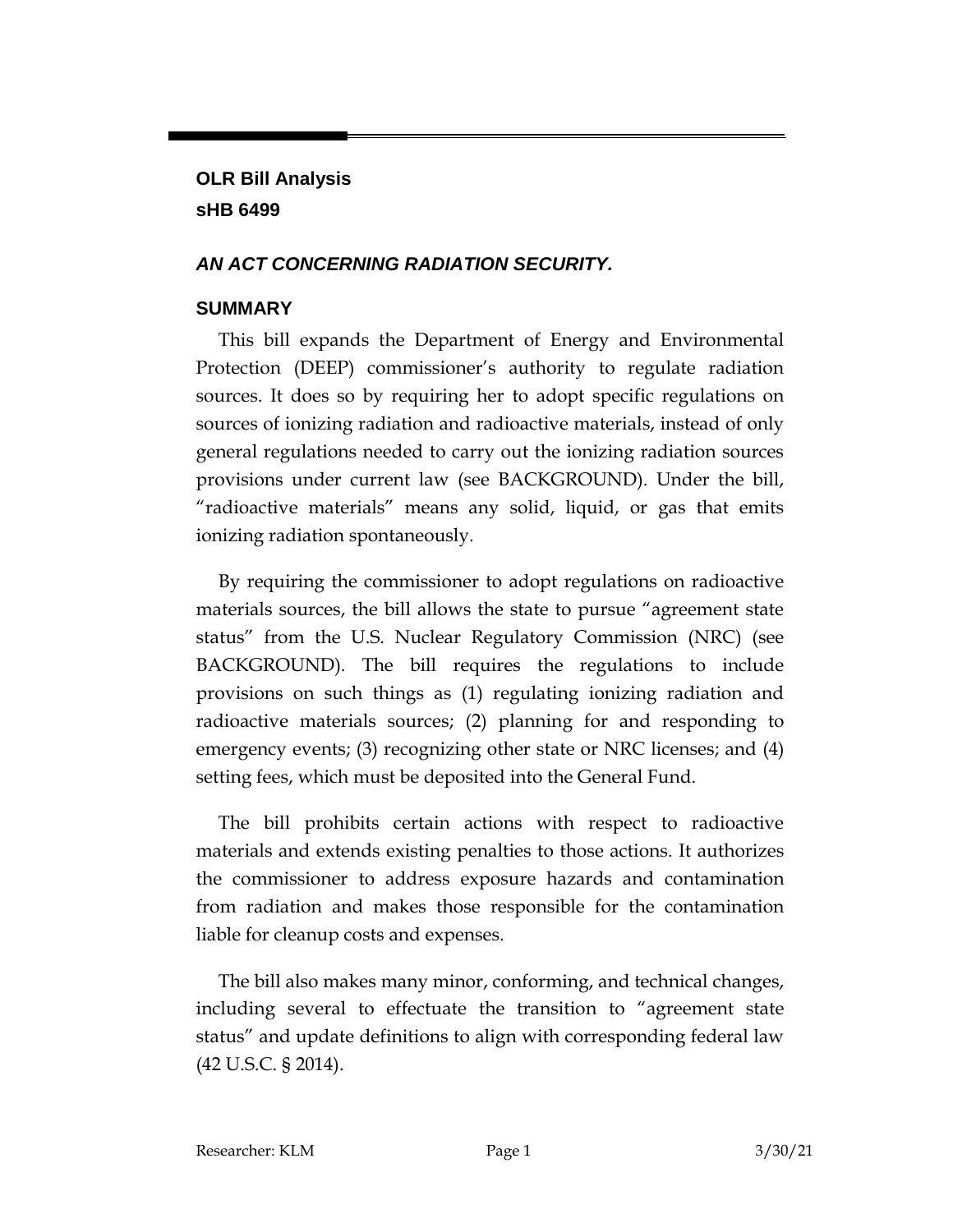### EFFECTIVE DATE: October 1, 2021

# **§§ 1-3 — DEEP REGULATORY AUTHORITY**

#### *General Regulations*

The bill requires the commissioner to adopt regulations on sources of both ionizing radiation and radioactive materials. Under the bill, the regulations she must adopt are those that are:

- 1. needed to (a) secure "agreement state status" from NRC, pursuant to § 274 of the Atomic Energy Act of 1954, 42 U.S.C. § 2021, and (b) carry out the state radiation and radioactive materials law;
- 2. related to (a) constructing, operating, controlling, tracking, securing, or decommissioning ionizing radiation sources, including modifying or altering them, and (b) producing, transporting, using, storing, possessing, managing, treating, disposing of, or remediating radioactive materials;
- 3. related to planning for and responding to terrorist or other emergency events, or potential ones, that involve or may include radioactive materials (see "Guidelines," below);
- 4. for reciprocating recognition of specific licenses that NRC or another state with "agreement state status" issues; and
- 5. concerning fees to license ionizing radiation sources that, with certain existing registration fees, are enough to administer, implement, and enforce an ionizing radiation program.

### *Licensing*

Current law authorizes the commissioner to, through regulation, use general or specific licenses for ionizing radiation sources. The bill requires her to adopt regulations to license these sources, either through general or specific licenses. It allows her to (1) issue, deny, renew, modify, suspend, or revoke a license and (2) include terms and conditions in licenses as she deems necessary.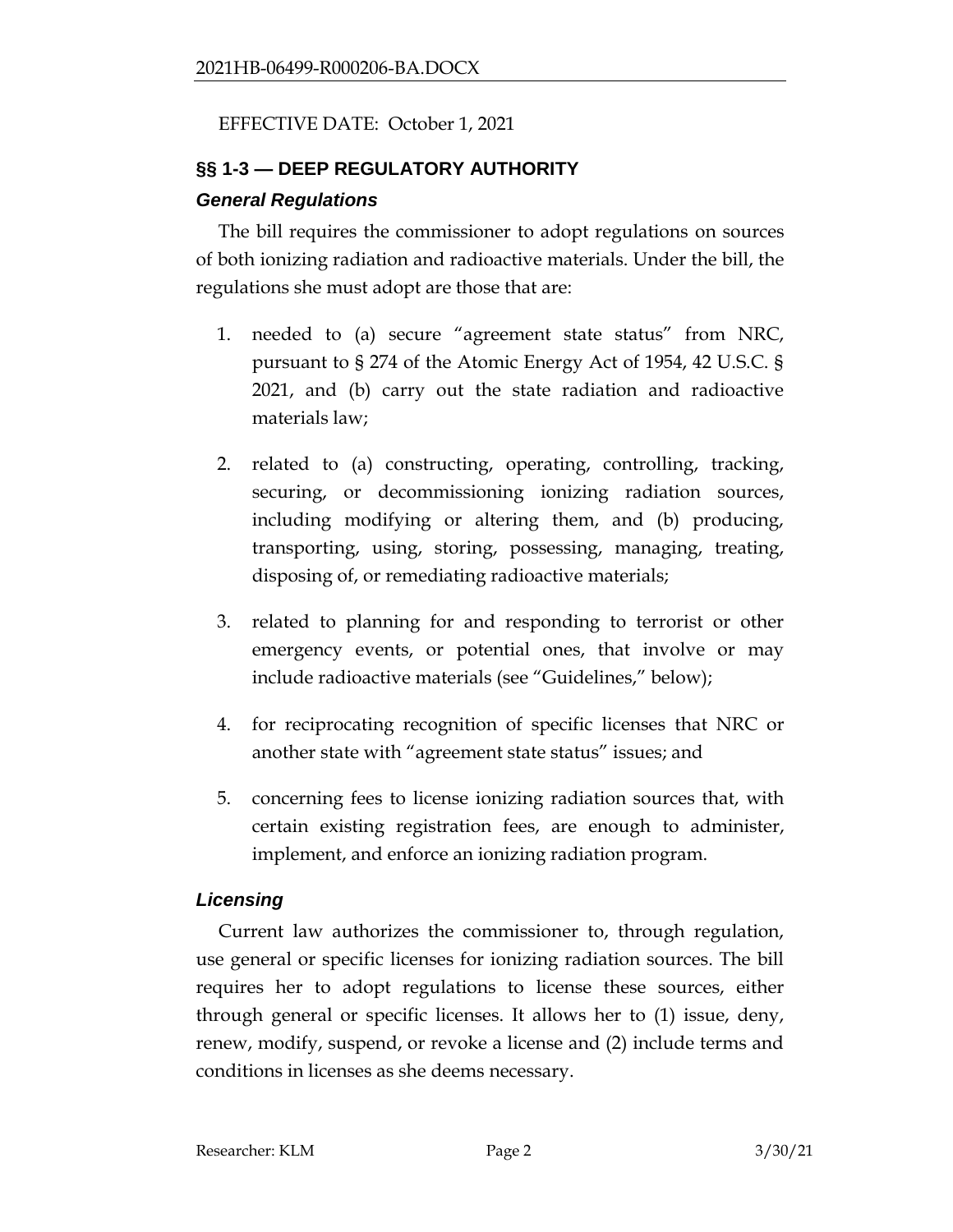#### *Guidelines*

The bill allows the commissioner to establish radiation exposure guidelines for first responders and the public to manage emergencies involving radioactive materials, which may be based on recommendations from the federal government and the National Council on Radiation Protection and Measurements.

# *Outside Experts*

The bill allows the commissioner, in addition to the governor as allowed under current law, to hire necessary consultants, experts, and technicians to investigate and report on matters related to implementing the state's radiation and radioactive materials law.

# **§§ 4 & 6 — PROHIBITED ACTS**

Current law prohibits the following actions related to ionizing radiation sources unless the source is exempt or properly licensed or registered: using, manufacturing, producing, transporting, transferring, receiving, acquiring, owning, or possessing. The bill expands the prohibited actions to include constructing, operating, or decommissioning. It explicitly prohibits failing to register a source.

The bill prohibits the following actions with respect to radioactive materials, unless done in compliance with the law and any associated regulation, regulation, or license: producing, transporting, storing, possessing, managing, treating, remediating, distributing, selling, installing, repairing, or disposition.

The bill extends existing penalties for violations of the state's radioactive materials laws to these prohibited acts. By law, unchanged by the bill, the commissioner may, among other things, issue cease and desist orders. She may also, through the attorney general, seek injunctive relief related to violations or probable violations. Someone who knowingly commits certain actions or commits certain actions with criminal negligence is subject to fines, imprisonment, or both (CGS §§ 22a-158a to -158c).

The bill also makes someone liable to the state for reasonable costs if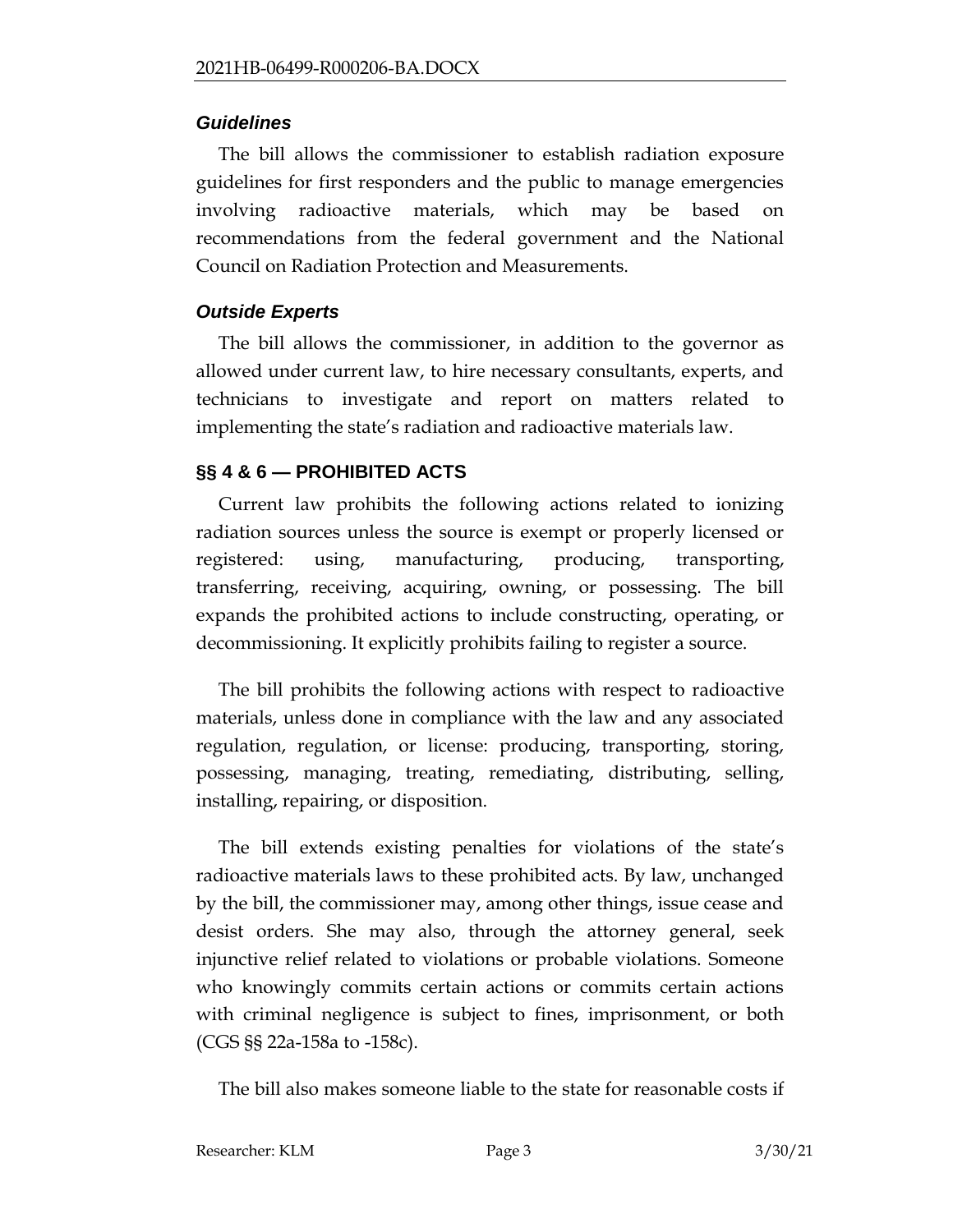they negligently or knowingly violate the radiation and radioactive materials law's prohibited acts; requirements for registration, licensing, and record keeping; or requirements tied to the new regulations, including any associated regulation or order. This includes costs to (1) detect, investigate, control, and abate the violation and (2) restore natural resources to their former condition, if practicable and reasonable. If restoration is not practicable or reasonable, the person is liable for damage caused by the violation. By law, a lawsuit to recover damages, costs, and expenses, does not prevent other remedies.

### **§ 5 — RADIATION CONTAMINATION REMEDIATION**

# *Commissioner Actions*

The bill authorizes the DEEP commissioner to take actions she deems necessary to protect human health and the environment if someone (1) causes or is responsible for certain exposures or contamination related to radioactive material and (2) does not immediately act to prevent, stop, or remedy it to the commissioner's satisfaction. She may investigate, monitor, abate, contain, mitigate, or remove the hazard, pollution, contamination, or potential hazard, pollution, or contamination. The bill allows her to contract with anyone to address the hazards, pollution, or contamination.

This applies to the following:

- 1. an exposure hazard, or potential one, from radioactive materials, radioactive waste, or an ionizing radiation source or
- 2. pollution, contamination, or potential pollution or contamination of natural resources (e.g., land, air, water) due to a discharge, spill, uncontrolled loss, release, leak, seep, or filtration of radioactive material or radioactive waste.

The bill allows the commissioner to take the same actions if the responsible person is unknown and the hazard, pollution, or contamination (or potential ones) is not being addressed by the federal government, a state agency, a municipality, or a regional or interstate authority.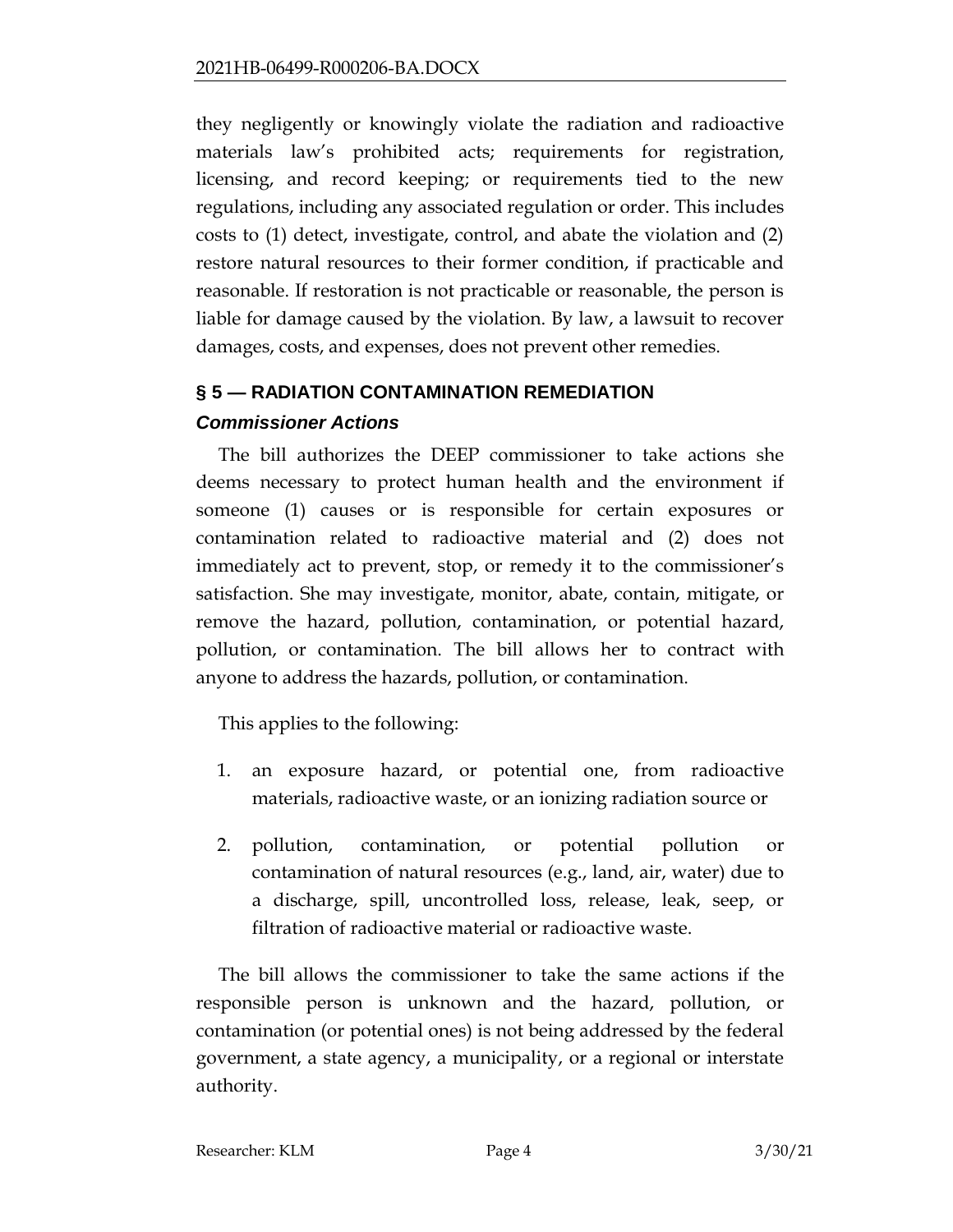# *Liability*

*To the State.* The bill makes anyone who causes or is responsible for the exposure hazards, pollution, or contamination (or potential ones) described above, liable for the costs and expenses incurred by the commissioner to address the situation. It includes the costs and expenses for restoring the natural resources, attorney's fees, court costs, and other legal expenses. The bill allows the commissioner to seek additional compensation or other relief from the court, including punitive damages.

Under the bill, if the hazard, pollution, or contamination (or potential ones) is due to more than one person's action or failure to act, each person is jointly and severally liable. If the commissioner requests it, the bill requires the attorney general to bring a civil action to recover costs and expenses, including those from related contractual obligations, from the responsible person.

If the responsible party is unknown, the bill requires the commissioner to ask the federal government to assume the contractual obligations to the extent allowed under federal law.

*To an Individual.* Under certain circumstances, the bill entitles individuals who prevent, abate, contain, remove, or mitigate an exposure hazard, pollution, or contamination (or potential ones), as described above, to reimbursement of the reasonable costs they incur or spend for their actions. This applies when the exposure, pollution, or contamination (or potential ones) was due to someone's negligent, reckless, knowing, or intentional action or failing to act. If more than one person is responsible, each person is jointly severally liable.

# **BACKGROUND**

### *Agreement State Status*

"Agreement state status" authorizes states to assume NRC responsibility for regulating and licensing byproduct materials (radioisotopes), source materials (uranium and thorium), and certain amounts of special nuclear materials. Among other things, to become an agreement state, there must be an agreement between the governor